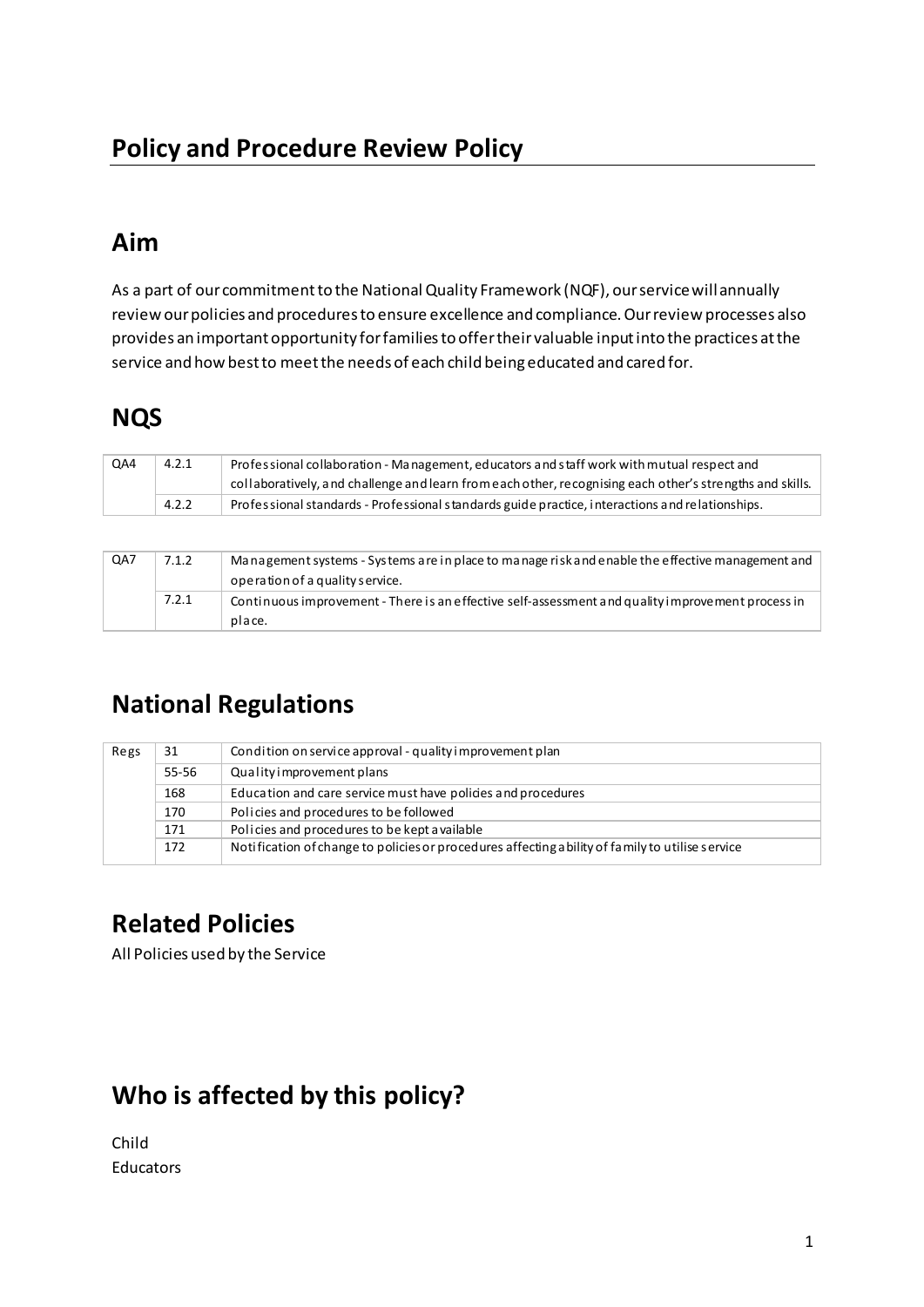Families Management

#### **Implementation**

- All policies and procedures will be made available to families during the enrolment and orientation period for their child.
- Educators will notify families of how to access policies and procedures and where they are located in the service.
- Our educators will ensure that all policies and procedures are reviewed annually or more often if required. This gives both families and educators opportunities to suggest elements that need to be improved.
- For educators and management this will occur:
	- o At educators meetings.
	- o At the policy review points.
	- o In family meeting.
- For families this will occur:
	- o Via newsletters.
	- o At the policy review point.
	- o At parent/educators meeting.
- However, at any time of the year educators and family members are invited to enquire and have input into the policies and procedures.
- All policies will be signed, sourced and dated at each review and educators will continuously seek out relevant information to provide the best possible environment.
- All stakeholders at the service must be informed of any changes to policie s. This will occur in writing and be provided to families, educators, management, the committee and any other relevant individuals.
- The service will ensure that parents of children enrolled at the service are notified at least 14 days before making any change to a policy or procedure that may have a significant impact on—

(a) the service's provision of education and care to any child enrolled at the service; or (b) the family's ability to utilise the service